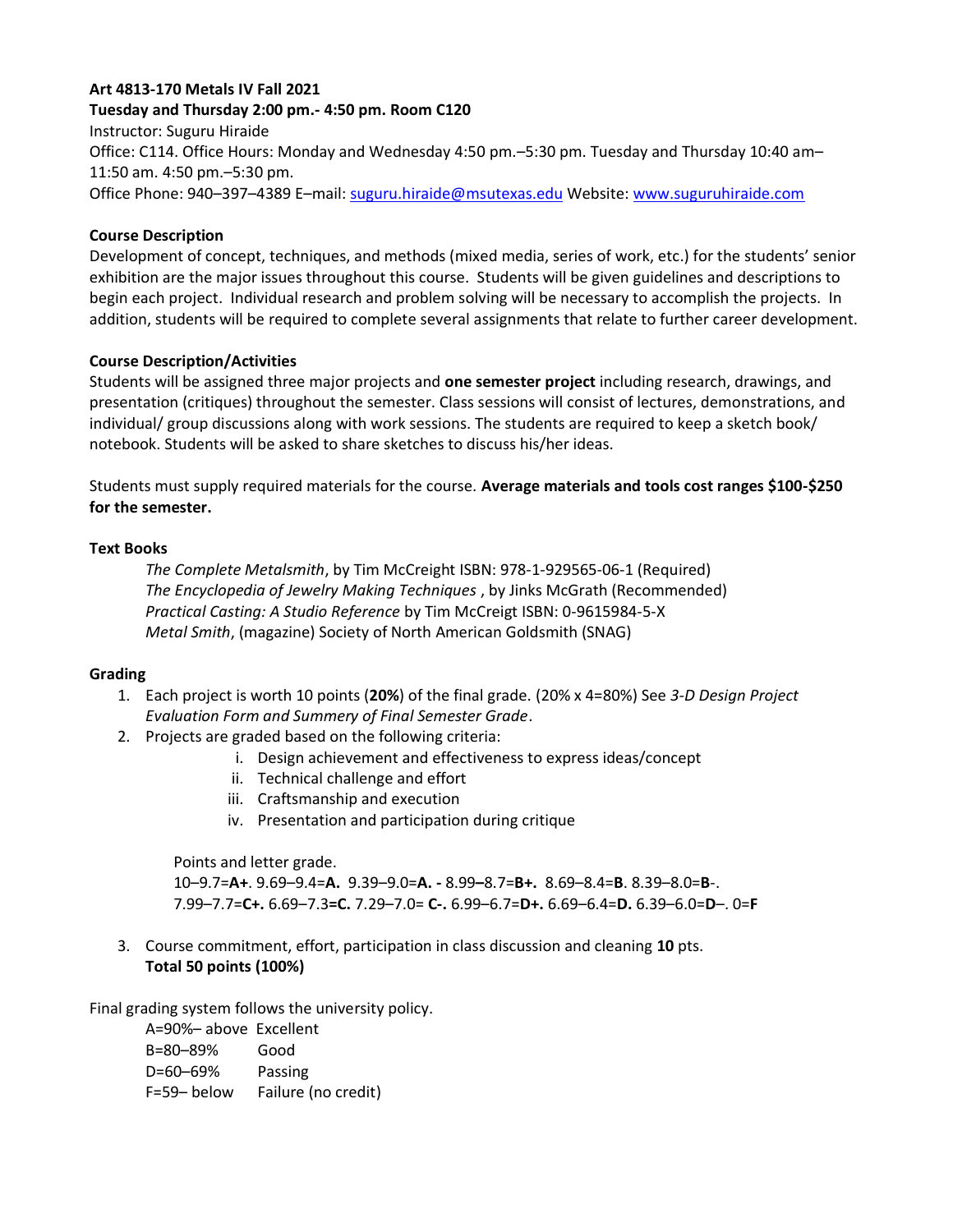#### **HSOVA POLICY AND PROCEDURE**

#### **Attendance and Due Dates Policy**

Late arrival or early departure without excuse will be considered as **one third of an absence**. **Students must meet/ available during assigned time / day with required materials.** If students don't have the required materials, students may receive **an absence.** It is **students' responsibility to obtain the information they missed in class**. Late projects or missing a critique will also result in a **lowering** of students' project grade up to **20 points**. (Please read the Class Attendance Policy in the student hand book)

\*In order to retain an excused absence, students are responsible for providing the instructor with official written documents such as a doctor's note, funeral announcement, or letter from the Dean of the Students or another instructor, etc. *Faculty members have the discretion to make exceptions to this policy based on individual circumstances.*

#### **Student's Project Policy**

The instructor has the right to keep student projects as examples, for displays, and/ or student exhibitions. Projects that are left in the studio or the instructor's office will be discarded after **two months** from the end of this semester unless the student obtains permission from the instructor.

#### **Social Justice**

Social Justice is one of Midwestern State University's stated core values, and the professor considers the classroom to be a place where students will be treated with respect as human beings, regardless of gender, race, ethnicity, national origin, religious affiliation, sexual orientation, political beliefs, age, or ability. Moreover, diversity of thought is appreciated and encouraged, provided the students can agree to disagree. It is the professor's expectation that All students be able to consider the classroom a safe environment.

#### **Academic Dishonesty**

Cheating, collusion, and plagiarism (the act of using source material of other persons, either published or unpublished, without following the accepted techniques of crediting, or the submission for credit of work not the individual's to whom credit is given). Additional guidelines on procedures in these matters may be found in the Dean of Student's Office.

1. The term "cheating" includes, but is not limited to: (a) use of any unauthorized assistance in taking quizzes, test, or examinations; (b) dependence upon the aid of sources beyond those authorized by the instructor in writing papers, preparing reports, solving problems, or carrying out other assignments; or (c) the acquisition, without permission, of tests or other academic material belonging to a member of the university faculty or staff.

2. The term "plagiarism" includes, but is not limited to, the use, by paraphrase or direct quotation, of the published or unpublished work of another person without full and clear acknowledgment. It also includes the unacknowledged use of materials prepared by another person or agency engaged in the selling of term papers or other academic materials.

3. The term "collusion" means the collaboration with another person in preparing work offered fro credit if that collaboration is not authorized by the faculty member in charge.

# **Disruption of Teaching**

Disruption or obstruction of teaching, research, administration, disciplinary proceedings, or other university activities authorized to be held or conducted on the premises of Midwestern State University. Such activity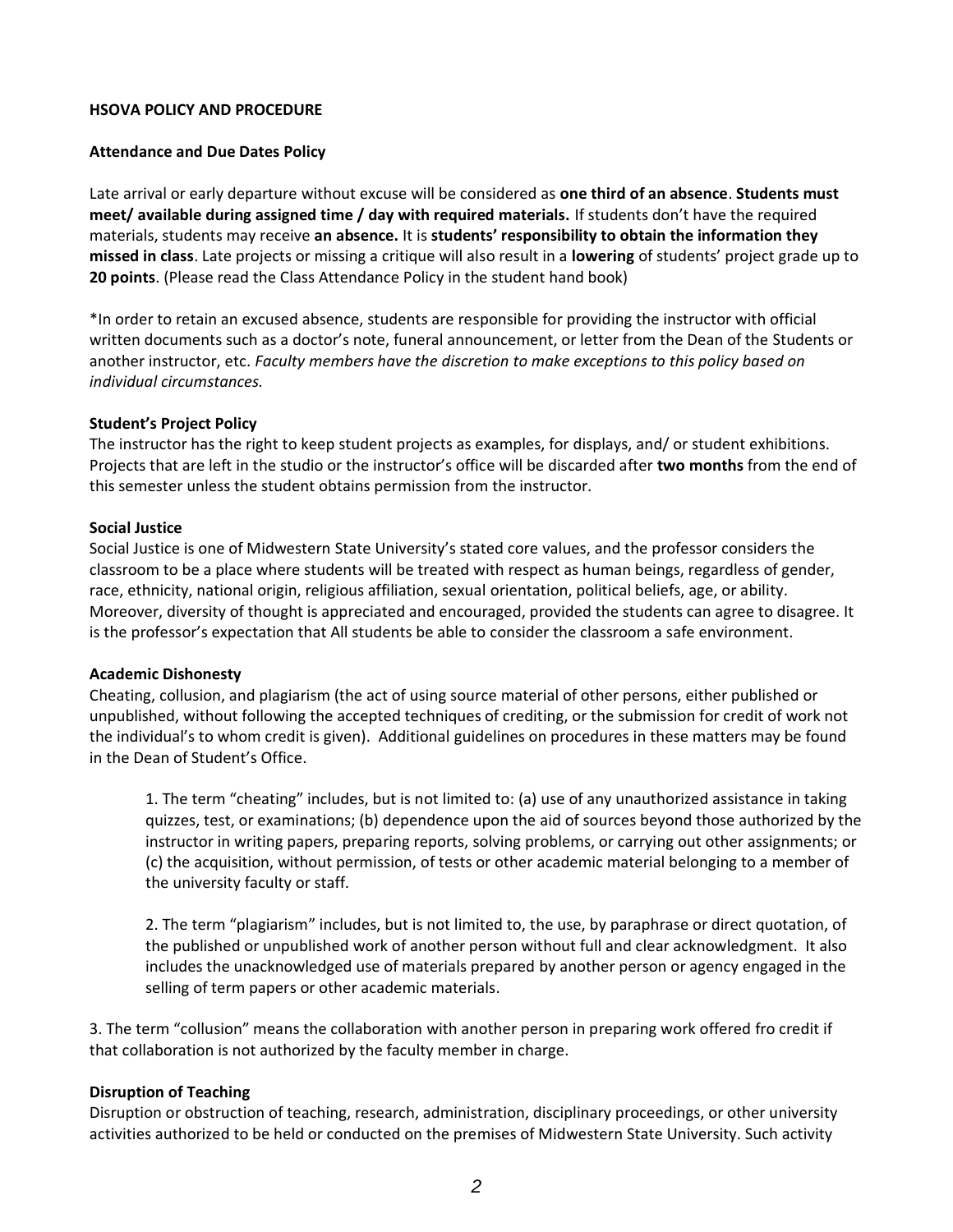includes classroom behavior that interferes with either the instructor's ability to conduct the class or the ability of other student's to profit from the instructional program.

### **Instructor Drop**

An instructor may drop a student any time during the semester for excessive absences, for consistently failing to meet class assignments, for an indifference attitude, or for disruptive conduct.

#### **Student privacy statement**

Federal law prohibits the instructor from releasing information about students to parties outside of the university without the signed consent of the student. Thus, in almost all cases the instructor will not discuss a student's academic progress or other matters with his/her parents.

#### **Campus Carry**

**Senate Bill 11 passed by the 84th Texas Legislature allows licensed handgun holders to carry concealed handguns on campus, effective August 1, 2016. Areas excluded from concealed carry are appropriately marked, in accordance with state law. For more information regarding campus carry, please refer to the University's webpage at [https://mwsu.edu/campus-carry/rules-policies.](https://mwsu.edu/campus-carry/rules-policies)**

If you have questions or concerns, please contact MSU Chief of Police Patrick Coggins at [patrick.coggins@mwsu.edu.](mailto:patrick.coggins@mwsu.edu)

#### **Basic Safety and Shop Rules**

The students are not allowed to operate any tools or machinery in the studio without wearing appropriate safety gear such as ear plugs, safety goggles/glasses, dust masks, respirators etc. (Additional safety gear may be required as necessary) Do not use or operate any tools or machines under the influence of any substances. If you have any questions or concerns, please ask the instructor.

- **No sandals or open toed shoes.**
- **Wear protective clothing. Exposed skin can be burned, cut, and/or damaged. Jewelries, wired headphones, neckties, etc. can get caught in the power tools.**
- **Synthetic fabrics (i.e. nylon, polyester, etc.) will melt to skin if caught on fire.**
- **Long hair must be tied back.**
- **Turn on the exhaust fan.**
- **Property that belongs to MSU must stay inside the studio at all times.**
- **Clean up tools, equipment, and work area after use.**

**Cell Phones and Other Recording Devices: No text messaging, no non-emergency calls during the class time.**  The use of cell phones and other recording or electronic devices is strictly prohibited during class. The instructor may direct, from time to time, on the possible use of cell phones for legitimate class reasons. Recording the class is prohibited, unless it is part of a reasonable accommodation under ADA, or by obtaining written consent by the instructor.

**In case of an emergency, call campus police at ext. 4239 or 911.** 

Any Student who feels s/he needs an accommodation based on the impact of a disability should contact the Disability Support Service office to discuss your specific needs. Please contact Disability Support Service at 940- 397-4140 in room 168 Clark Student Center to reasonable accommodations for Students with documented disabilities.

#### **Building Hours**

Monday–Friday: TBA Saturday: TBA Sunday: TBA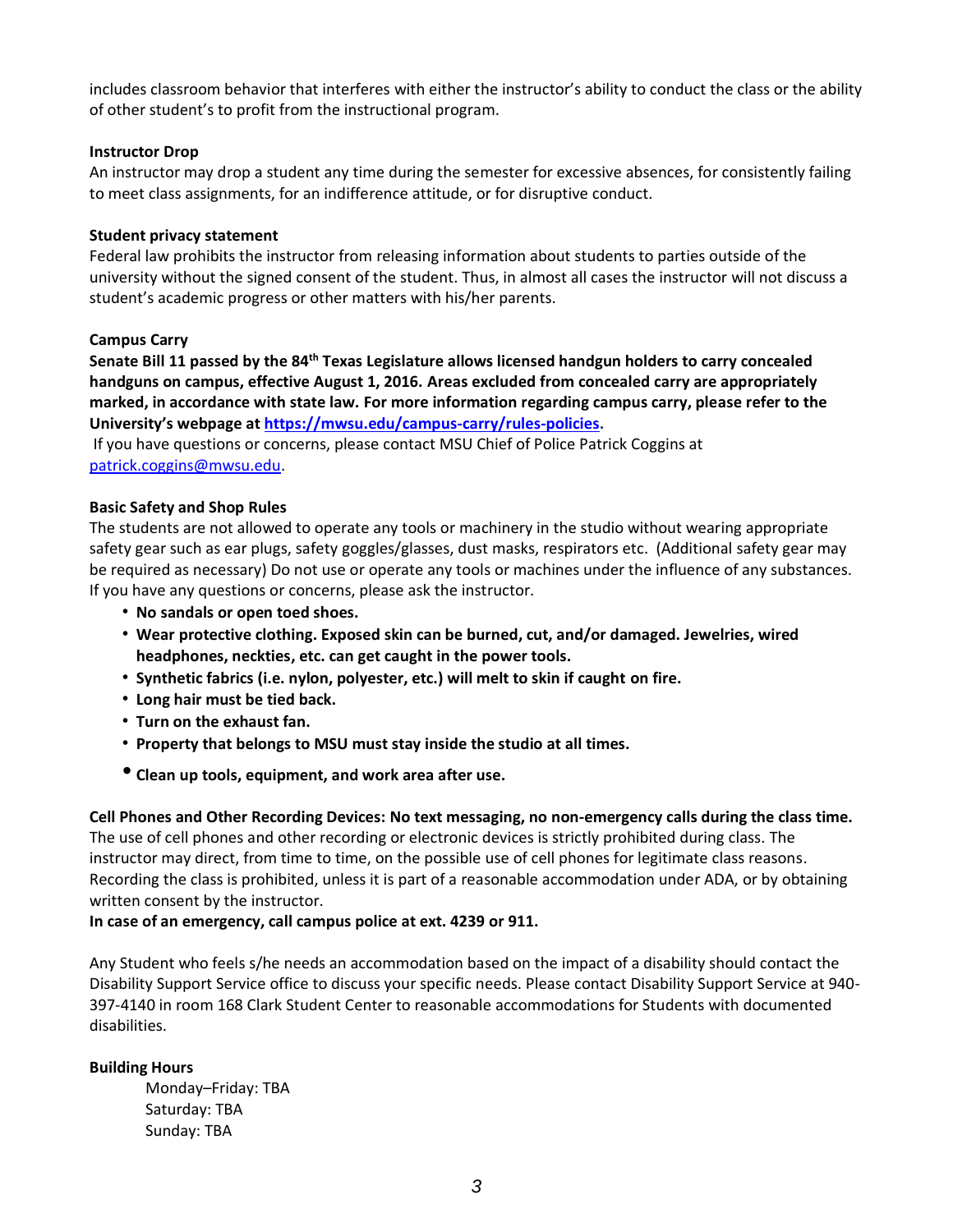# \***You may remain after the building hours and work at your own risk. You must have your student ID. Do not block the doors to keep them open!**

\*\*If you have valid MSU student ID and are currently enrolled student, you will have card key access to the building.

# **Departmental Policy for Gallery Openings**

Students enrolled in studio or art history courses must attend every gallery opening.

- At every gallery opening, the student will receive a comment sheet.
- During each opening, the student must fill out and submit the comment sheet.
- · If the student cannot attend the gallery opening, they must meet following requirements:
	- i. The student must write a paper on the artist exhibited in the Juanita Harvey gallery.
	- ii. The paper should emphasize the student's reaction to the work.
	- iii. The paper must be formatted in Times New Roman, 12pt font, and be double-spaced.
	- iv. The paper must consist of 500 words.
	- v. The paper must be submitted to the art office **one week** after the exhibition opening.
	- vi. If the exhibition extends past the final class day of the semester, the paper will be due one

week before the final class day of the semester.

- **If a student does not attend the show or write a paper their final grade will be dropped 3.3% per gallery opening.**
- **If a student misses all 3 of the gallery openings and does not write a paper for each of them to make it up the student's final grade will be dropped by 10%.**

# **Research and Creative Activity Opportunities at MSU**

Enhancing Undergraduate Research Endeavors and Creative Activities (EURECA) is a program that provides opportunities for undergraduates to engage in high-quality research and creative activities with faculty. EURECA provides incentives and funding through a system that supports faculty and students in a cooperative research process. For more information contact the Office of Undergraduate Research, (940) 397-6275 or by sending a message to [eureca@mwsu.edu](mailto:eureca@mwsu.edu) or better yet, stop by the UGR office located in the atrium of the Clark Student Center, room 161. Information and resources are available at [www.mwsu.edu/eureca.](http://www.mwsu.edu/eureca)

# Council on Undergraduate Research (CUR)

To support undergraduate research and creative activities, Midwestern State University holds an enhanced institutional membership with the Council on Undergraduate Research (CUR). This institutional membership includes unlimited memberships for any interested faculty, staff, and students. Students may find information on benefits and resources at [www.cur.org/resources/for\\_students](http://www.cur.org/resources/for_students) and may sign up at [members.cur.org/members\\_online/members/newmember.asp.](https://members.cur.org/members_online/members/newmember.asp) The CUR Undergraduate Resources Webpage contains:

- Research Opportunities;
- Presentation Opportunities;
- Undergraduate Research Journals;
- CUR-Sponsored Student Events;
- The Registry of Undergraduate Researchers; And more!

# **MSU Alcohol Policy**

Alcoholic beverages are not allowed on campus except in Bridwell Courts, Sundance Court and Sunwatcher Village apartment residences (see the current edition of the Housing and Residence Life Handbook for the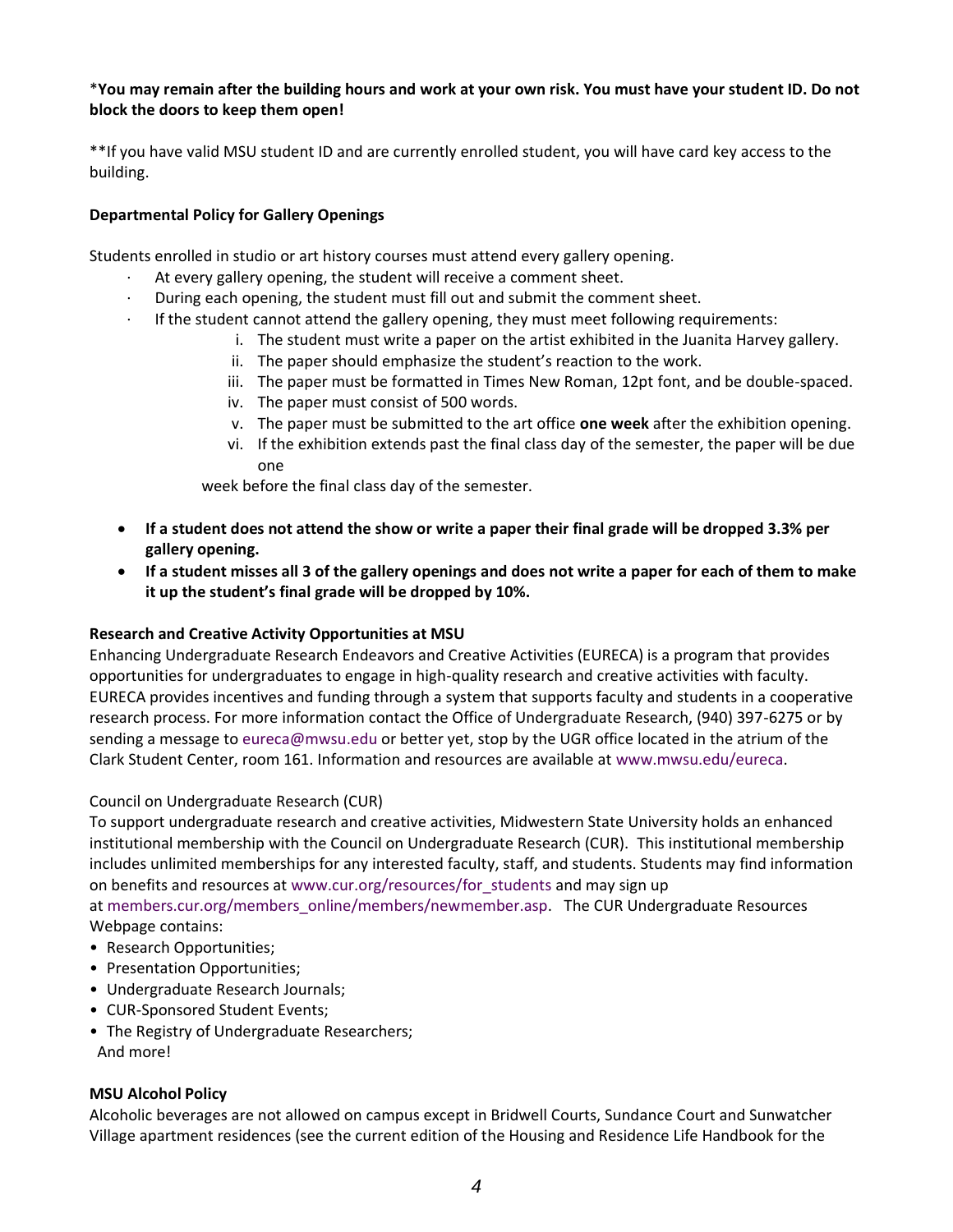specific policy guidelines regulating the use of alcoholic beverages in university housing) and at social functions which have been registered and approved through the Dean of Students office. Open containers are not allowed in public areas.

1. Alcoholic beverage functions must conform to state law.

2. State law prohibits the sale of alcoholic beverages without a liquor license. This shall include the free distribution of alcoholic beverages in connection with a function for which a cover charge has been assessed. 3. Public intoxication is considered to be offensive and in violation of this policy. Inappropriate and imprudent behavior will result in disciplinary sanctions.

4. Texas state law prohibits the consumption of alcoholic beverages in a public place at any time on Sunday between the hours of 2:15 a.m. and 12:00 noon and on all other days at any time between the hours of 2:15 a.m. and 7:00 a.m.

5. Alcoholic beverages may be served at scheduled university events only with prior approval by the Dean of Students. Applications for approval must be submitted in writing ten days prior to the event. Approval will be based upon organization planning, frequency of the event, groups served by the activity, activity focus, and the use and distribution of alcohol.

6. Alcoholic beverages at approved university events must be distributed under conditions which ensure compliance with state law with regard to consumption, intoxication, drinking age, distribution, sale, etc. The Dean of Students provides appropriate guidelines.

7. It shall be a violation to possess, sell, distribute, or consume alcoholic beverages at athletic events, while on property owned or leased by Midwestern State University, whether the event is sponsored by the university or an outside organization.

8. It is the responsibility of university organizations, organizational officers and advisors, and individuals to be aware of these guidelines and their application to individual, as well as organizational, activities. The Clark Student Center office will provide information to student organizations as to duties and responsibilities of advisors.

# **MSU Tobacco Policy USE OF TOBACCO PRODUCTS**

# **A. Policy**

Midwestern State University seeks to provide a safe, healthy, pleasant environment for its faculty, staff, and students. To this end, the use of tobacco products, including smoke and smokeless tobacco, and the advertising, sale, free distribution, and discarding of tobacco products shall be prohibited in all indoor and outdoor facilities and in all university vehicles. The policy extends to faculty, staff, students, vendors, guests, and visitors.

# **B. Specifications**

- 1. "Use of tobacco products" shall include
- a. Possession of a lighted tobacco product
- b. Use of tobacco products.
- c. Use of e-cigarettes and other tobacco derived products

# 2. "Indoor and outdoor facilities and university vehicles" shall include

a. All buildings and facilities owned or leased by Midwestern State University, including residential homes

b. All outdoor areas owned or leased by Midwestern State University, including the grounds of the Main Campus and the South Campus and the grounds of residential homes owned by the university

- c. All university-owned or leased vehicles, including cars, pick-up trucks, vans, box trucks, and carts
- d. All private vehicles parked on property owned or leased by Midwestern State University

# **C. Enforcement**